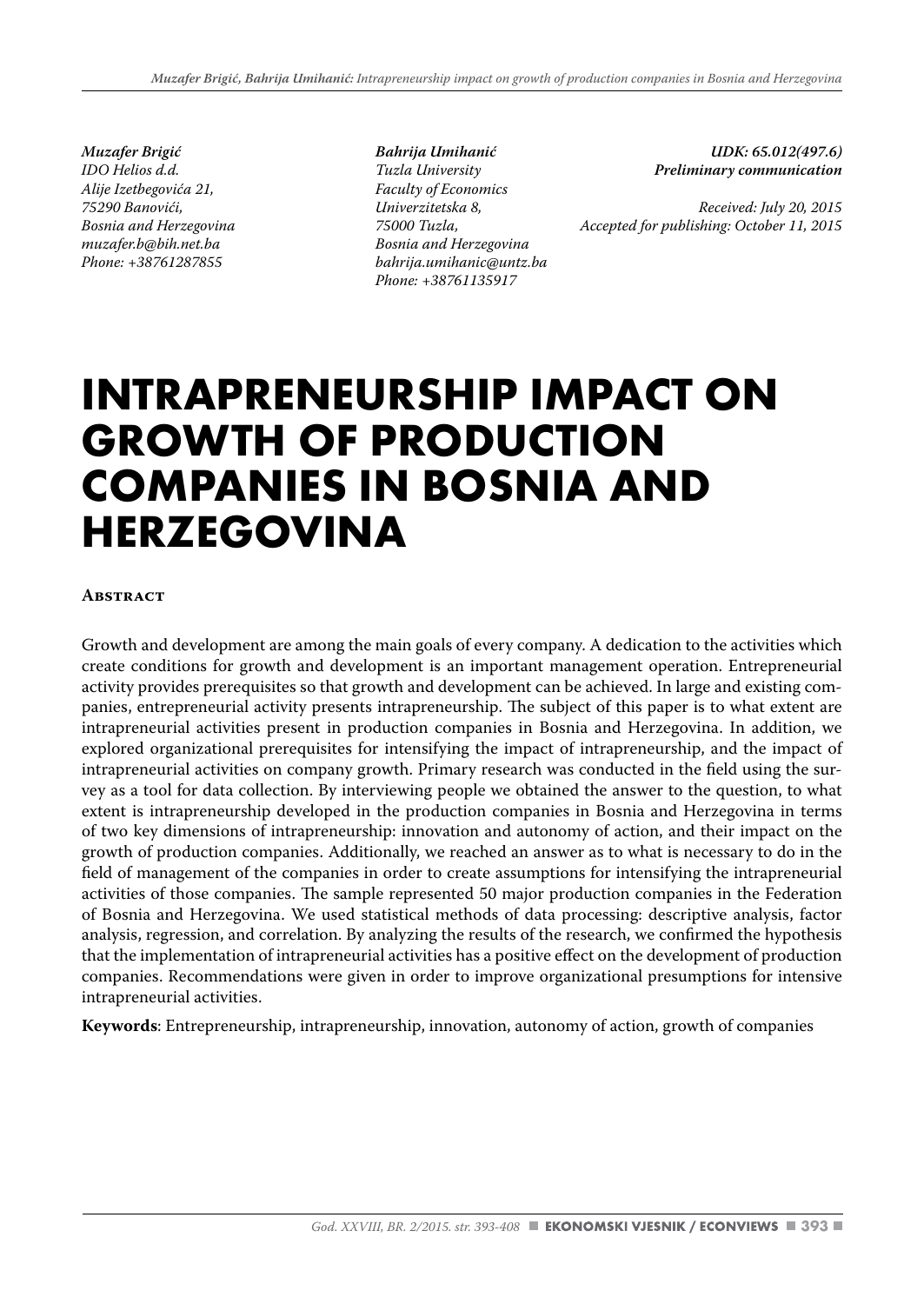## *1. Introduction*

Finding appropriate models and management techniques that can contribute to the development and growth of the company is a challenge for management in companies. One area that occupies an important place is entrepreneurial activity, which in the existing and large companies is called intrapreneurship. The subject of this paper is to determine the level of the implementation of intrapreneurial activities and their impact on the indicators of company growth with regard to the value of assets, the value of total incomes, and the value of profits. The attitude of employees towards intrapreneurship is observed through creativity, innovation, and intrapreneurship. The theoretical part is seen through the ratio of innovation management and the importance of innovation. In addition, it is seen through encouraging innovation, and through performance of company growth.

On the example of the specific research, a research methodology was observed through an area of research, goals, hypothesis, samples, and methods of research as well as through the research process itself. The results of research on the impact of intrapreneurship growth of production companies in the Federation are presented in this paper. The analysis of the researched variables has been conducted. In addition, by using factor analysis and regression and correlation we established the connection, the direction, and intensity of the impact on intrapreneurial effects on the indicators of company growth.

It is concluded that the presented results of the research defined propositions of the activities which management needs to take into consideration in order to create organizational assumptions for intensifying intrapreneurial activities.

#### *2. The research area*

Intrapreneurship as entrepreneurship in existing companies is necessary as an activity that can improve business performance and create long-term conditions for growth and development. One of the goals of management in companies is to provide organizational assumptions in order to intensify later intrapreneurial activities.

This is significant, considering that large companies employ the largest number of employees and at the present in Bosnia and Herzegovina (B&H) one of the key problems is unemployment. In this paper, we have focused our research on intrapreneurial activities in large companies, because the development and growth of big companies creates necessary conditions for further employment. In the classical sense, the concept of entrepreneurship refers to the formation of new companies. The concept of intrapreneurship differs in that the entrepreneurial process takes place within an existing enterprise (Kuratko, Hodgest, 1995: 94).

On the one hand, with its organizational structure the company represents a framework and creates a climate that encourages innovation and a development of entrepreneurial initiatives, while on the other hand, the existing enterprise has the appropriate means that may easily be allocated for the development and implementation of entrepreneurial ideas.

The term intrapreneurship is linked to the name of Gifford Pinchot. With the term intrapreneurship he began to describe the activities of managers of large corporations who at the beginning of the eighties began to understand that entrepreneurial ideas have a positive impact on the profitability of the business. Intrapreneurship refers to the development of the entrepreneurial spirit and culture in the companies as well as to the help innovative entrepreneurs in order to develop their business ideas. In that case, they can use the infrastructure of the company, which gives a certain advantage compared to independent entrepreneurs.

According to some authors, intrapreneurship represents large enterprises of business, and it represents one of the possibilities for the large enterprises in which often inefficient bureaucratic structures "stifle" the development of new ideas and innovation and the entrepreneurial spirit. Today, specific conditions are set before small, middle and large intrapreneurships. There is a search for the extraordinary economic dynamism, innovation, and continuous adjustment. Traditional business structures disappear, because they are not able to maintain the game with time and quality which modern business conditions demand. Employees are required to do inventive and creative work, which as a direct consequence has an increase of quality, productivity, and cost-effectiveness.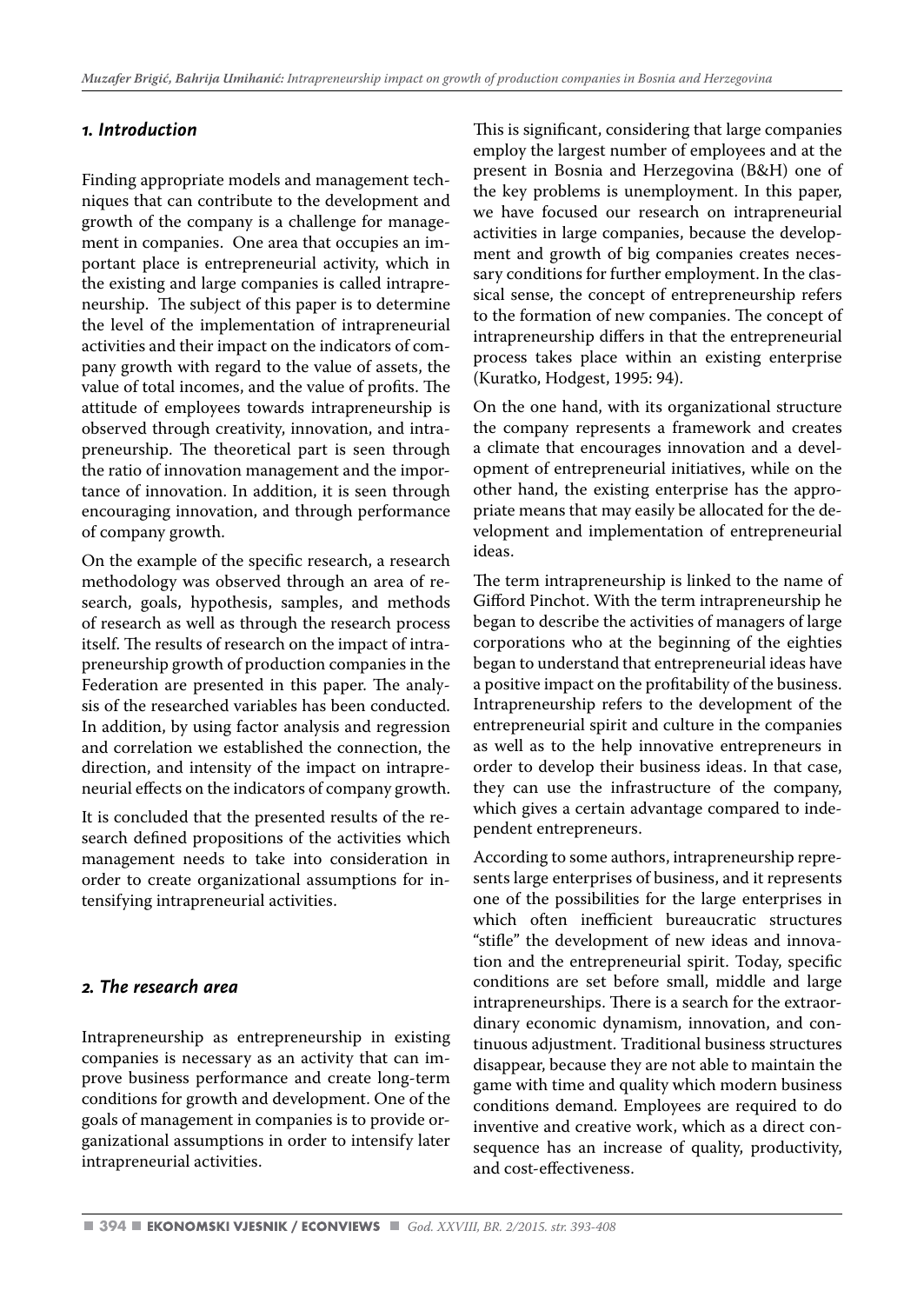|                                             | <b>Broad definition: involvement</b><br>in entrepreneurial activity of<br>employees in the last three years in<br>a percentage of: |          | Narrow definition: currently<br>involved in entrepreneurial activity<br>in percentage of: |          |
|---------------------------------------------|------------------------------------------------------------------------------------------------------------------------------------|----------|-------------------------------------------------------------------------------------------|----------|
|                                             | adult<br>populations                                                                                                               | employee | adult<br>populations                                                                      | employee |
| Federation of Bosnia and<br>Herzegovina     | 3.8                                                                                                                                | 12.3     | 2.8                                                                                       | 9.1      |
| Republic of Srpska                          | 1.7                                                                                                                                | 5.0      | 1.7                                                                                       | 5.0      |
| Brčko District of Bosnia and<br>Herzegovina | 2.3                                                                                                                                | 7.7      | 1.8                                                                                       | 6.1      |

*Table 1 Frequency of the entrepreneurial employee activity in the entities of Bosnia and Herzegovina and the Brcko District of Bosnia and Herzegovina in 2011*

*Source: GEM research of the adult population (APS) 2011, Taken from Umihanić, B., Tulumović, R., Arifović, M., Simić, S. (2012), GEM B&H 2011: To develop and strengthen the entrepreneurial spirit in B&H. Tuzla: Harfo-graf, p. 143* 

In the literature that deals with the concept of entrepreneurship, we can see an increase of interest for the existing, large enterprises in terms of intrapreneurship, corporate entrepreneurship, internal corporate entrepreneurship, corporate enterprise, and so on.

If we summarize the above-mentioned definitions or understanding of intrapreneurship, we can conclude that intrapreneurship represents enterprises of large and existing companies and it includes:

- creating new jobs and activities within the existing company,
- the transformation of the company by changing key business areas,
- creating and innovating.

In reviewing the literature about intrapreneurship, Zahra et al. (1999) has identified 45 empirical studies about intrapreneurship, of which three appeared in the 1970s, 10 were published in the 1980s and 32 were published in the 1990s. The main reason for the increased interest in intrapreneurship is: legitimacy of the research about intrapreneurship, and an increased interest in the USA for intrapreneurship. Just like in other countries where there is a need for the revitalization of the companies and for improving their ability to innovate and take risks, there is an additional third factor, comprising the availability of instruments, which enabled the research of this complex phenomenon. Social communities recognized the importance of entrepreneurship and the need to research this topic. Therefore, on the global level, every year these kinds of researches are conducted in the field of entrepreneurship through the GEM project.

According to the research of GEM B&H 2011: To develop and strengthen the entrepreneurial spirit in Bosnia and Herzegovina, it was noted that the rate of participation in entrepreneurial activity of employees in the Federation B&H and Brcko District of B&H is higher according to the broader definition than in relation to involvement in entrepreneurial activity of the employees according to the narrower definition. However, in the Republic of Srpska both extensive definitions of entrepreneurial activities of employees are at the same level (Table 1).

The general indicator of entrepreneurial employee activity in the Federation is 2.8. This indicator is higher when compared to the indicator for the Republic of Srpska (1.7). Certainly, further studies for this kind of entrepreneurial activity will contribute to a better understanding of the importance of its development. Already, certain positive characteristics were noticed among entrepreneurial-oriented employees who mostly have positive entrepreneurial attitudes and aspirations and for whom it was established that their entrepreneurial ventures usually are more innovative in relation to the earlier entrepreneurs in general. Taking into consideration all of the above mentioned, it is certainly significant to promote entrepreneurial activity of employees and to encourage the entrepreneurial spirit among employees in the public as well as in the private sector in all three administrative units in Bosnia and Herzegovina.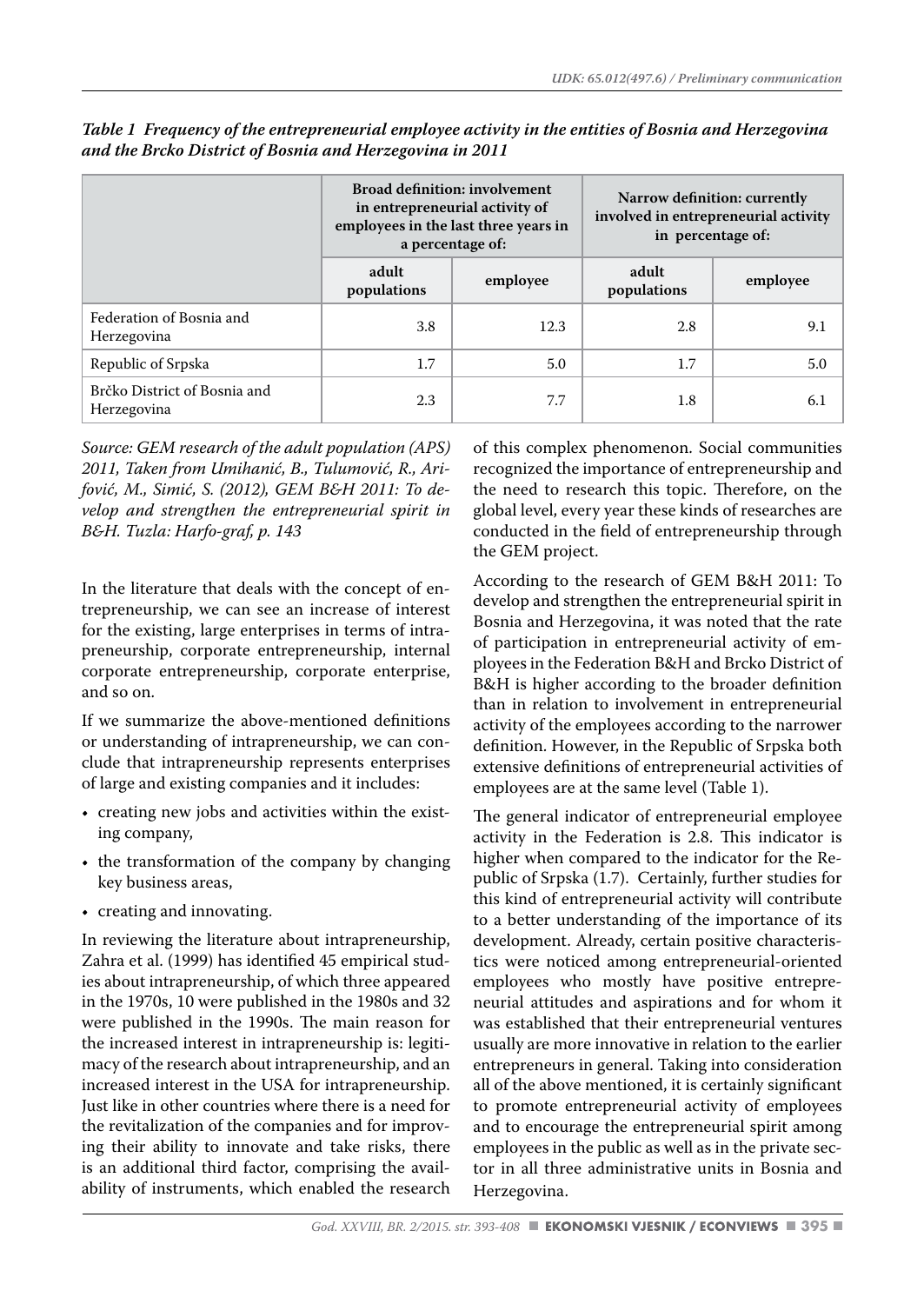To what extent intrapreneurial activity in large manufacturing companies can influence the growth of the company, is also the subject of this research paper. The current level of intrapreneurial activity can be measured by examining attitudes through questionnaires with defined questions in the field of innovation and autonomy of action as the two main elements of intrapreneurship. On the other hand, other measures for determining the growth of the company are also the values of assets, transactions, and realized profit. The mutual connection of these dependent and independent variables is determined by the implementation of statistical methods of correlation and regression analysis.

#### *3. Variables in the research*

Intrapreneurship is significantly determined by the activities of company employees. Intrapreneurship depends on their creativity, innovation, and motivation, which is reflected in the ways and forms of encouraging employees to intrapreneurship action. The independent variable in the research is innovation and autonomy of action, while dependent variables are indicators of the company growth.

#### *3.1 Creativity, innovation and intrapreneurship*

Creativity is the ability to create original ideas or understand existing ideas in new ways. Originality or new ideas are not enough for analysis of the creativity from the organizational aspect. An idea must be useful and enforceable. The idea can be evaluated according to the positive effect, which has key organizational factors such as productivity, communication, coordination, and quality of products. Creativity involves looking at the problem from different aspects, and looking beyond the old rules and norms that bind us with the traditional methods of performing tasks. Creativity makes us different, and it helps us to find new answers and solutions for the old and as well for the new problems. Creativity is primarily linked with an individual and that is called individual creativity. The creativity of each individual is a function of three components: expertise, skills of creative thinking and motivation.

*Figure 1 Three components of the creativity*



*Source: Authors (according to: Certo, S. C., Certo, S. T. (2009). Modern management. 10th edition. Zagreb: Mate, p. 455*

**Expertise** is everything an individual knows and can do in the field of work, which a person performs. This refers to the techniques and procedures, which are associated with business and with the overall understanding of the working conditions.

**Creative thinking** is the ability to combine old ideas in a new way. It determines how flexible and imaginative an individual can be when it comes to approaching problems.

**Motivation** is a passion and the need of the individual to be creative. Expertise and creative thinking allows an individual to be creative, but motivation determines whether a person really will be creative. An individual can be stimulated to be creative by organizational rewards and punishments, or by satisfying personal interests and passions in a particular situation.

Innovation can be seen as a process or series of steps that need to be taken so that a creative idea can be realized. Therefore, managing innovations is carried out in several steps. Most often, the process of innovation is viewed through five steps:

• an invention as a step in which a new idea is determined,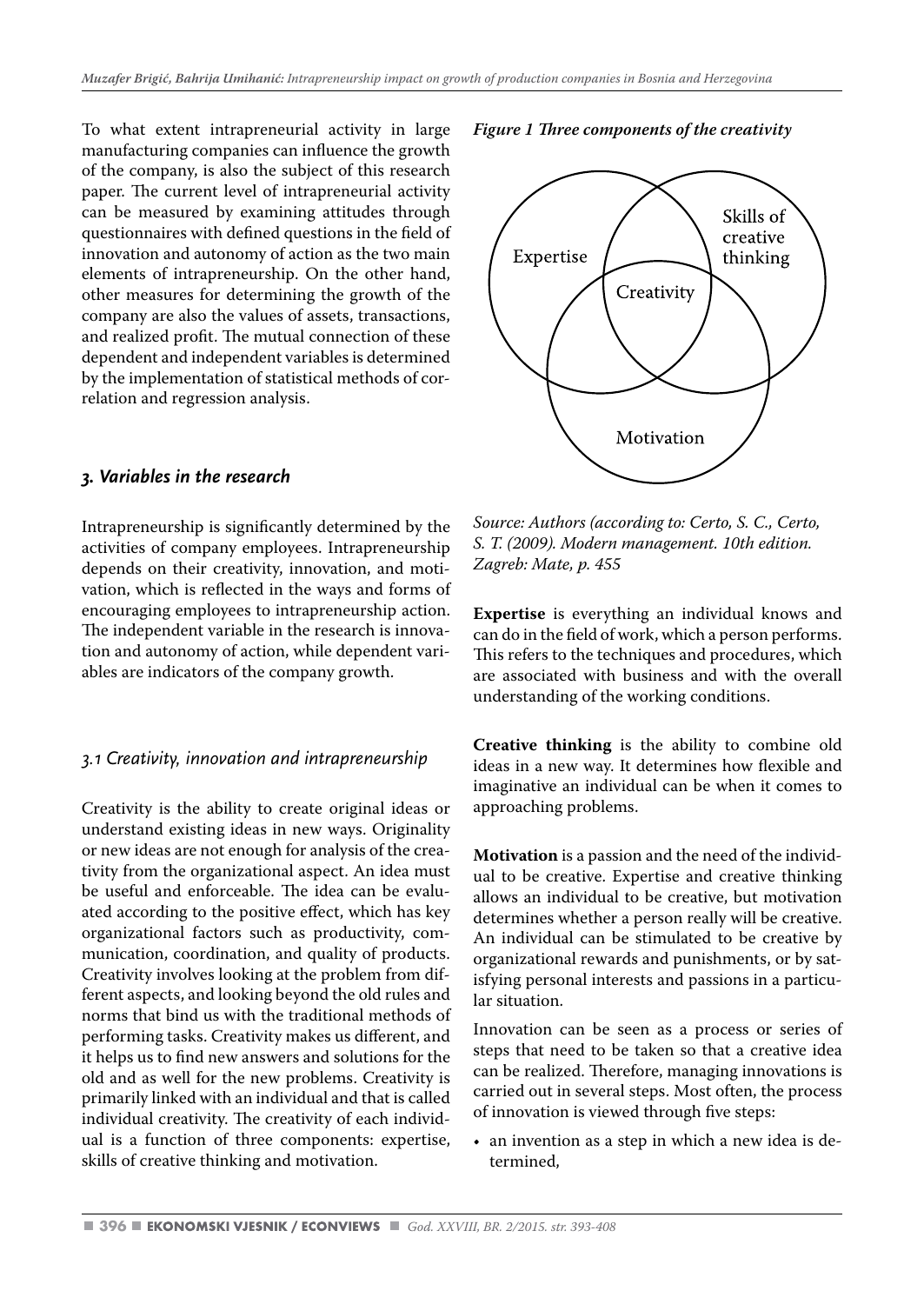- development which implies that the new idea becomes practical,
- a diffusion is the third step in which users and consumers put this idea into practice,
- an integration is the fourth step in which the product becomes a part of the organization, and
- the fifth step is the process of innovation in which the new idea is monitored in order to determine whether it needs to be perfected or canceled.<sup>1</sup>

Managing the innovation process implies taking appropriate actions in each step of the innovation process. The importance of innovation is reflected primarily in the fact that only innovative companies today have predispositions for growth and development. It is also often believed that innovation is a precondition for the survival of the company. The importance of innovation is particularly great for Entrepreneurship and Intrapreneurship. Entrepreneurship is often equated with innovation.

Enterprise culture is perhaps the most important element of the intrapreneurship development, i.e. if the enterprise culture is entrepreneurially oriented, then the company itself will act in an entrepreneurial way (Burns, 2005). It can be said that the enterprise culture has an impact on the development of intrapreneurship in the short term. If the company wants to encourage the entrepreneurial spirit of its employees and encourage them to act innovatively and proactively in the long term, it must provide and ensure a satisfactory system to its employees so that they are willing to take certain risks associated with their entrepreneurial activity. This ultimately means a necessity to give greater freedom to its employees whereby the company itself exposes itself to certain risks (Marvel et al., 2007). It should be stressed that the system of encouragement must also include a rewarding system, which is linked to the level of achieved results. In order to achieve an adequate system of encouragement and rewards, it is necessary that the company realize with that system the following goals: to develop an entrepreneurial company which is prone to take risks, to attract and retain top quality employees and to improve the results and success that have been achieved with this entrepreneurial undertaking.

#### *3.2 Indicators of the company growth*

The growth of the company is a very dynamic process, which is viewed from many different aspects such as financial, strategic, structural, and organizational aspects (Wickham, 1988).

**Financial growth** is related to the growth of the company from the business point of view. The financial growth of the company implies an increase in gross income, net profit, and material resources.

**The strategic growth** of the company refers to the way that the company responds to its business environment, and in what way the company is developing its competitive ability in relation to the existing competition.

**Structural growth** represents how the company is organized internally in terms of the company organization management, and how the company is organized in terms of responsibilities, hierarchical communications, and control systems.

**Organizational growth** of the company observes changes in the company in terms of structure of the company, the organizational culture, and the entrepreneur's role and style of running the business.

Although Wichkam observes company growth from the aspect of variability of the above-mentioned factors, we believe that these factors such as strategic growth, structural growth and organizational growth actually represent the development of the company. Although they have a different semantic meaning, in the literature, very often the terms "growth" and "development" are identified as two same terms. The term "development" means "gradual transformation into more complex forms, into a more modern state, while the "development" of companies is defined as a process within which business activities are conducted. Through these activities, the company moves from one smaller format into another larger and more complex form, creating an increased business performance of the company. The term "growth" is manifested in the form of quantitative indicators, which with changes in size indicate whether something grows or shrinks.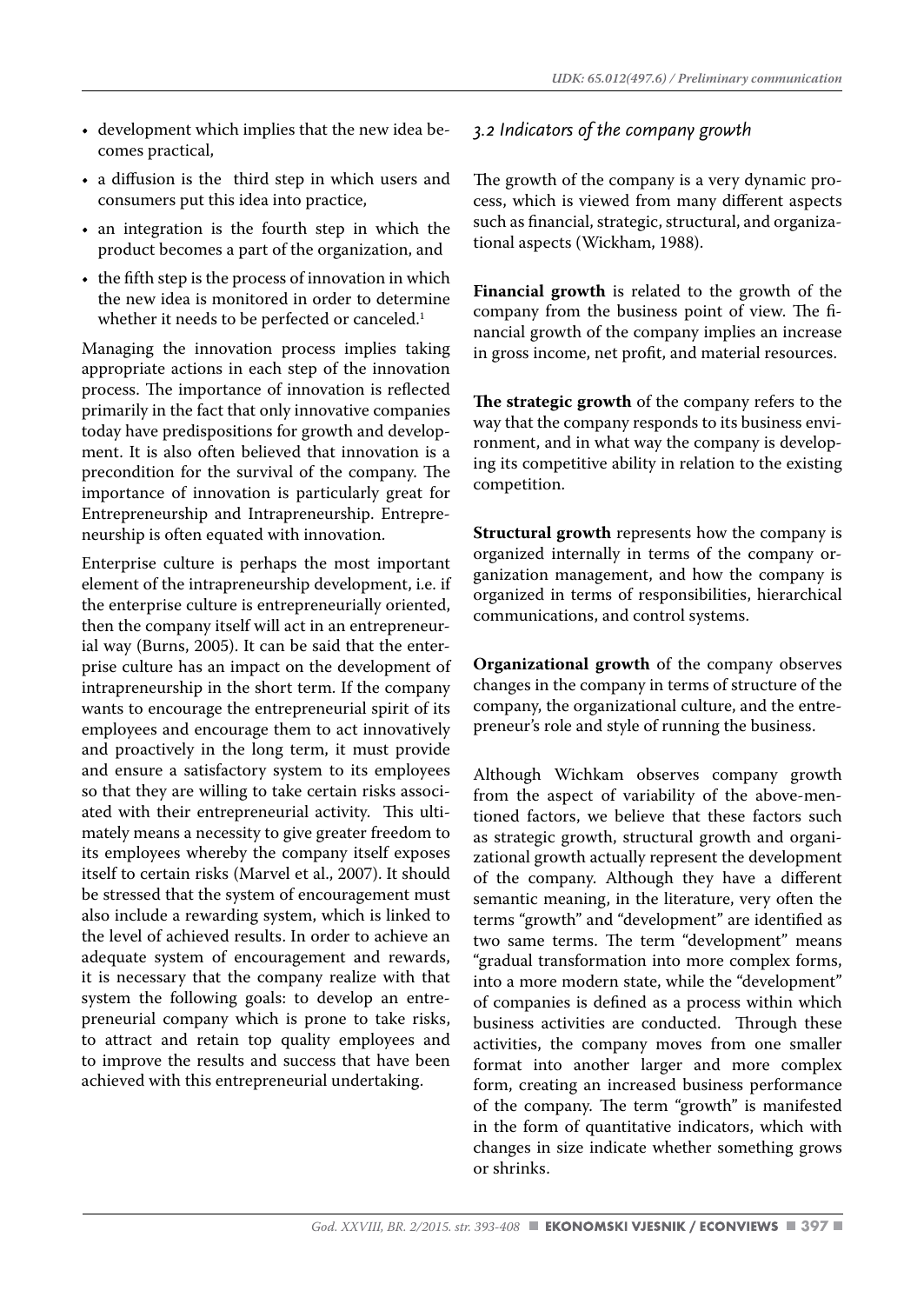The growth of the company can be shown in different ways, such as horizontal growth that takes place within the framework of an existing business enterprises, vertical growth, which takes place by connecting phases in advance (with the users of the products such as raw materials) or backwards (with suppliers), conglomerated which takes place by a total diversification of more activities. Depending on the environment, listed types of growth are divided into two categories:

- Organic company growth
- Inorganic company growth.

The organic growth of the company is based on the positive changes of internal factors, which affect business performance directly. In this case, the company records its growth through an increase of profit, through the market share of the company and through an increase in gross incomes of each new fiscal year. The growth of the company is based on the continuous increase of sales, on marketing of existing products to the new customers and on sale of new products. A characteristic of organic growth or as it is also called the internal growth of the company, is reflected in the growth which proceeds very slowly and can last for many years, creating uncertainty for the survival of the company. The management of the company achieves organic growth through the implementation of various strategies, such as:

- strategy of intensive growth or expansion of the company
- strategy for diferification of the company
- strategy for modernization of the company.

Inorganic growth of the company depends primarily on external factors whose actions affect the growth of the company. Inorganic growth of the company is far faster than organic growth, primarily because in addition to significantly higher incomes, the company can use the synergy effect of the merging. Thus, a company may buy another company or merge with that company, with the aim of a joint approach to the market, in order to create synergy. The effects of synergy increase its competitive ability. Inorganic or the external company growth can be achieved by using two strategies:

- mergers or acquisitions
- joint venture.

The growth of the company is manifested by continuous positive changes, which are reflected, in the following indicators (Isaković, 2010):

- an increase of the annual gross incomes
- an increase in net profit
- an increase in production
- an increase of productivity
- an increase of the employee number
- an increase of new customers
- an increase of market share
- a possbility to engage own and other people's resources in order to develop new products
- an investment in the development of human resources
- an investment in the facilities and infrastructure
- strategic orientation of the company
- organisational orientation of the company
- structural organisation of the company.

These factors represent indicators of growth, but their increase is not a guarantee that a company will grow. As Drucker (2006) said: *"The Company needs to distinguish the wrong kind of growth from the good. ...a healthy growth is any growth, which in a short period results by giving a total increase of company's productivity resource."* Thus, the growth of the company requires complex activities of managers. These activities are focused on developing a company in terms of forming the organizational structure of the company, selection, and development of human resources, as well as establishing of business systems. All this with an aim that the company "growth" is followed in parallel by the "*development*" and expansion of functions within the company. The company will be able to respond to the coming changes, differentiating itself from the competition, by proactively reacting through the development of new products and services, which the market needs or will soon need<sup>2</sup>. For the purposes of this paper as the most important quantitative indicators of the company growth we will mention the following:

- total income
- total assets
- profit.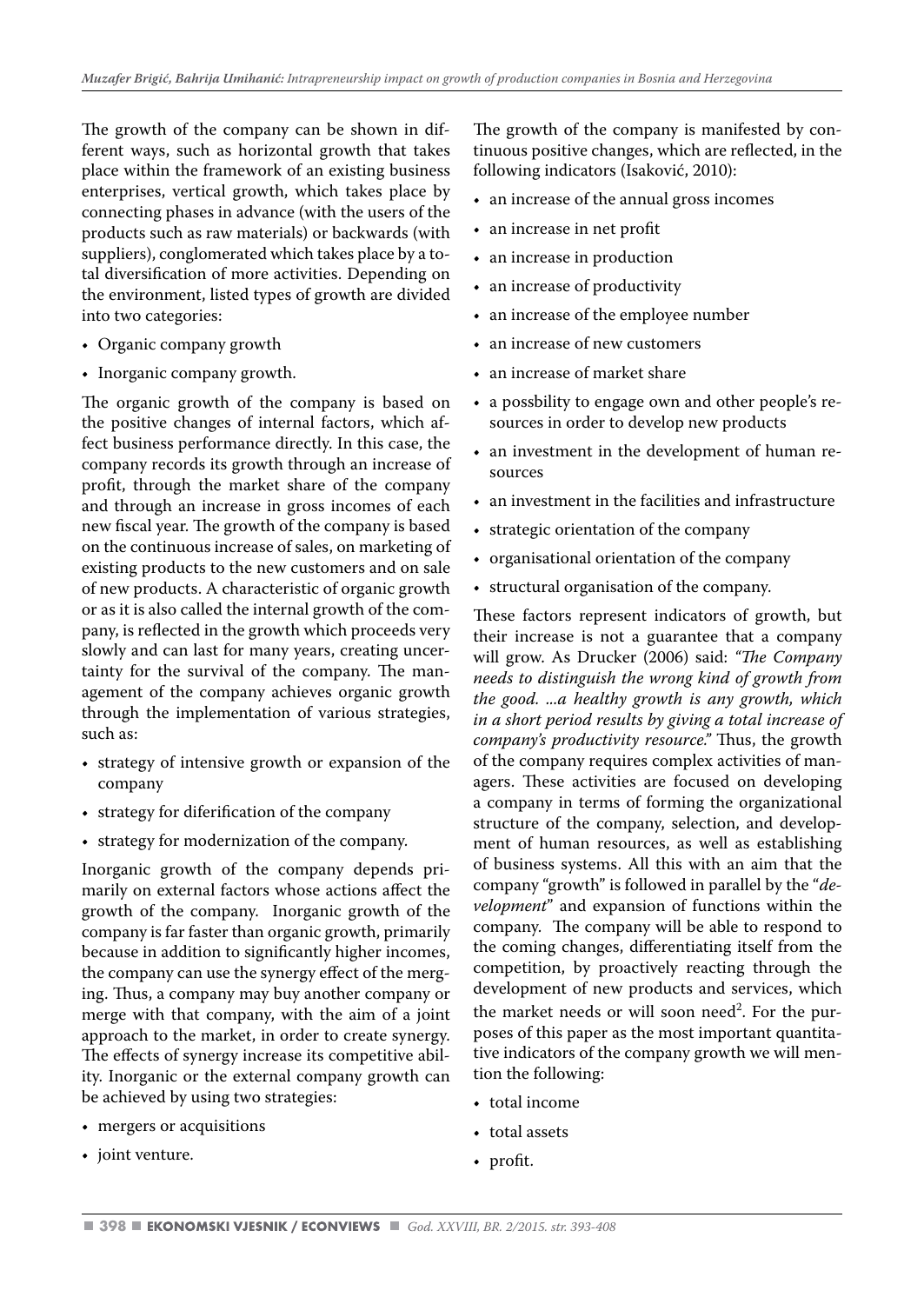Income is the gross inflow of economic benefits during a period arising from the ordinary operating activities of the subject, and which result in an increase of capital, besides the increase of capital which is related to the contribution of investors (Association of Accountants, Auditors and Financial Workers of Federation of B&H, 2014). Income includes only the gross inflows of economic benefits which a subject received or claims for its own account. The amounts collected on behalf of third parties such as sales taxes, taxes on goods and services and value added taxes are not economic benefits which a subject receives and this amount does not result with an increase in capital. Therefore, this amount is excluded from incomes. Similarly, when it comes to representation, the gross inflows of economic benefits include also the amounts which are collected on behalf of the principal and which do not result in an increase of the subject's capital. The amounts collected on behalf of the principal are not incomes. Instead, income is an amount of commission. Income should be measured at fair value of the fee, which is received or claimed.

Total assets are total means shown in the balance sheet. This is a bookkeeping value of the fixed assets and working capital. This is the most common measure of the value of assets, taking into consideration that the given amount is easily available and it is reflected in the financial statements of the company.

Profit or loss is a total income minus expenses, excluding the components of other comprehensive incomes (Association of Accountants, Auditors and Financial Workers of Federation of B&H, 2014).

# *4. Methodological framework of the research*

Intrapreneurship can be observed as enterprises of large companies, which represent one of the possibilities for large companies in which usually inefficient bureaucratic structures "choke" the development of new ideas and the innovative and entrepreneurial spirit. Traditional business structures disappear, because they are not able to maintain the game with time and quality which modern business conditions demand. Employees are required to do inventive and creative work, which has a direct effect of quality increase, as well as the increase of productivity and cost-effectiveness. Intrapreneur-

ship can be viewed as a means to achieve and maintain competitive advantages, which emphasizes the innovative capacities of employees and at the same time increases the success of the company by creating a new corporate enterprise. In addition, intrapreneurship can be viewed as an important element of economic growth, as well as company and environment growth. Intrapreneurship is important for the country, not only because large companies provide more of the national output and more jobs, but because intrapreneurship and independent businesses are complementary, and at the same time they are competing against each other, which provides benefits for consumers and for the economy. According to the data of the previous research on intrapreneurship in Bosnia and Herzegovina, we can evaluate that the intrapreneurship in B&H companies is insufficiently explored. The reason for that can be in less recognitions and representations in our companies. It is indisputable that companies which first recognize the advantages provided by its practical application have an advantage over the competition. Written characteristics of the research problem prepare us to pose the following question in our research: *Will intensifying intrapreneurial actions increase the growth of manufacturing companies in the Federation of Bosnia and Herzegovina?*

# *4.1 The subject of the research*

Taking into consideration the problematic issue, *the subject of this paper is research of intrapreneurship resources, its status, intensity, and connection with indicators of growth in manufacturing companies in the Federation of Bosnia and Herzegovina.* Intrapreneurial activities should be carried out in each company, because in addition to the short-term benefits, they represent a way for long-term sustainable growth and positive financial effects.

Namely, in order for companies in B&H to successfully compete in the dynamic and rapid environmental changes, it is necessary to understand the importance of introducing an innovative and enterprising management approach. One of these approaches or possibilities is certainly the development of entrepreneurship within the company, generally known as intrapreneurship. Intrapreneurial activities within the company indicate the opportunities for creating additional value. Creat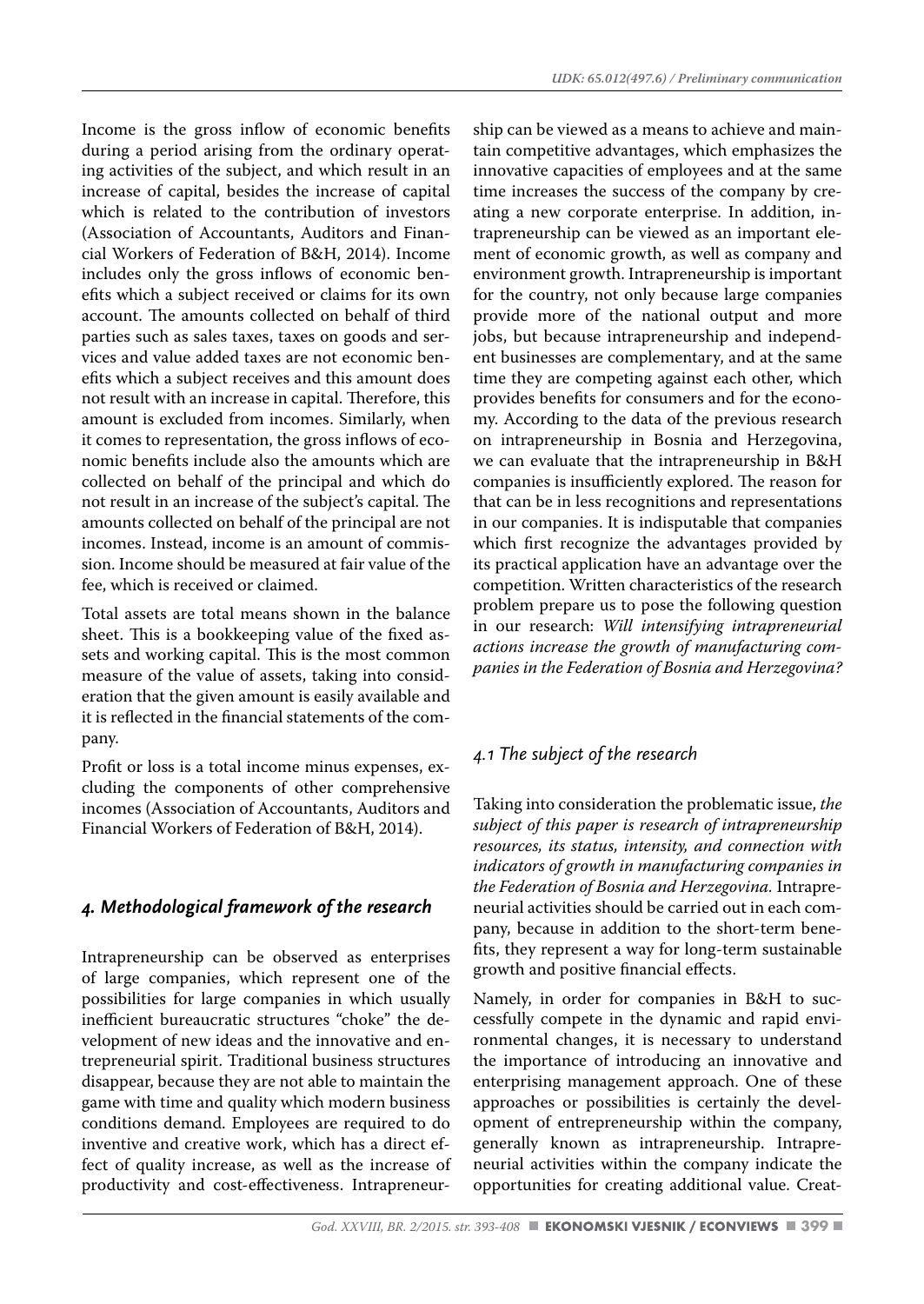ing of additional value is achieved by improving the existing products and developing new products and / or services, and with the development of new and improvement of existing business processes. In the research, in the context of intrapreneurial activities, there is a focus is on employees who have entrepreneurial potential as well as experience and relevant expertise. Those employees need to be ready to implement their potential within the company in which they work. The focus of the research is on determining the readiness of employees, primarily the management's readiness, to establish an intrapreneurship climate in the companies, and to recognize the individuals and groups who have entrepreneurial potential within the company.

# *4.2 Goals*

The topic for the research is the impact of intrapreneurship on the growth of production companies in the Federation of Bosnia and Herzegovina. The goals of the research are divided into the general (overall) goal and the operational goals.

The general goal of the research is to explore in practice, whether intrapreneurial activities can increase the growth in the manufacturing companies of the FBiH.

The achievement of the general goal demands the implementation of the following operational goals of the research:

- By using empirical research on a sample it is possible to investigate whether the strengthening of intrapreneurial activities can achieve an increase in the company assets value,
- By empirical research on a sample it is possible to investigate whether innovation and autonomy of action such as intrapreneurial activities may result in an increase in the total revenue value and profits in the company,
- To interpret the results of research versus the hypothesis.

# *4.3 Hypothesis*

In accordance with the requirements of scientific research methodology, we have set a central and two additional research hypotheses for the research.

The central research hypothesis is: "The implementation of intrapreneurial activities has a positive effect on the development of manufacturing companies". With this formulated hypothesis, we want to show that intrapreneurial activities, which are implemented through the innovation of individuals and their autonomy of action directly, increase the performance growth of manufacturing companies. These performances were measured with indicators of:

- Value of property/assets,
- Total income value,
- Profit value (gain/loss).

Apart from the central, the following additional hypotheses are defined:

- H1: Increased intrapreneurial activities imply an increase of assets value.
- H2: An innovation and autonomy of action as a result has an increased value of total income and profits in the company.

In order to confirm or negate the central research hypothesis, it is necessary to conduct research by using appropriate scientific methods in order to confirm the defined auxiliary hypotheses.

# *4.4 The sample and methods of research*

For the purpose of research, we collected secondary data using the literature of domestic and foreign authors in the field of management, organization, innovation, entrepreneurship, intrapreneurship, entrepreneurship culture, etc. These works are published in various different formats: books and manuals; dissertations, master's and specialist works; articles and studies; and from the Internet. Because of research from secondary sources, knowledge of the justification for this type of research is created in the Federation of Bosnia and Herzegovina. The existing literature offered the methodology for intrapreneurship research based on which data suitable for statistical analysis were collected.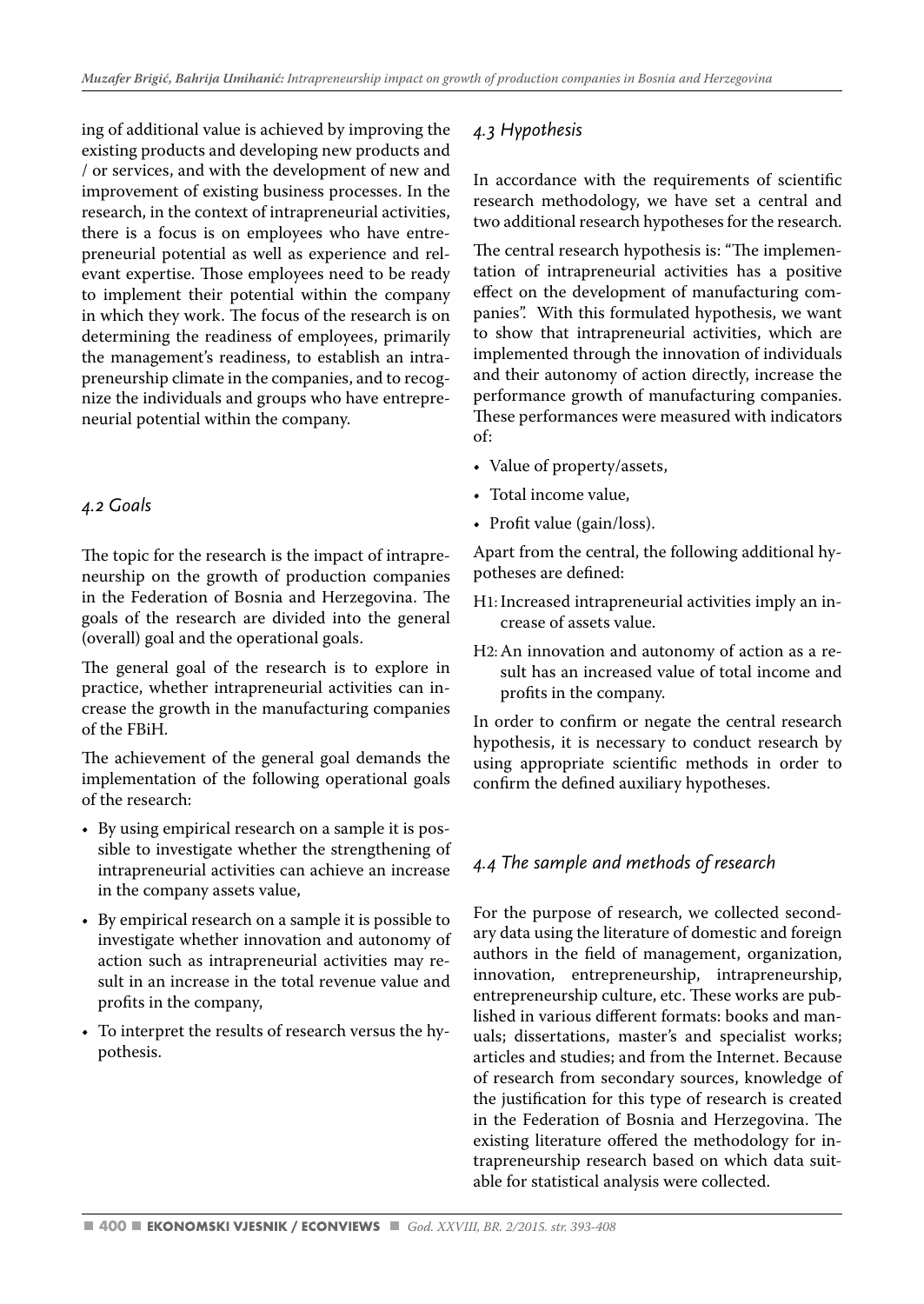Primary data were collected during field research. The research was conducted by interviewing with the aim of collecting data about the circumstances and experiences of large manufacturing companies with regard to intrapreneurial activities. For the purpose of research, an a priori assumption was set that the performance growth of manufacturing companies can be increased with entrepreneurial activity.

Based on data collected from the AFIP in 2011, classification was performed on large enterprises in accordance with the criteria of the FB&H Accounting Act. All large production companies (based on activity codes KD B&H 2006 - Classification of B&H Economic Activities in 2006, code 15.110 to 41.000) went through the process of classification, and in that way the size of population (set) for the research was formed and it comprised 182 companies. We decided that the sample contain 50 units which represents 27% of the number of units in the set. In order for the sample to be representative, in selecting the sample for the investigation we used a deliberate sample which was suitable for the qualitative study. In addition, since this allowed for a generalization of findings in such a study, we included in the sample at least one company from each type of business which is represented in the basic set. In order to provide a representative sample in terms of territorial representation, an application of a stratified sample was done where the strata's were administrative communities or cantons in the Federation of Bosnia and Herzegovina. In this way we ensured that the sample comprises an equal representation of manufacturing companies from each canton. The sample size is compared to the size of the set. For the companies in the sample a collection of data was carried out by a questionnaire and from the database of the AFIP report from 2012.

The questionnaire contained structured questions, which were taken from the available secondary data sources, and some questions are new and were formulated for this study. The questionnaire contained 16 questions grouped in 7 groups where we used closed type questions, dichotomous questions, multiple choice questions and a Likert-type scale. The Likert-type scale is defined with a scale from 1 to 5.

#### *4.5 Research procedure*

From the marketing agency "New Market Consulting" which is located in Sarajevo, we procured data from the AFIP database from the year 2012 for specific companies which are located in the territory of the Federation of Bosnia and Herzegovina. These companies have registered production activity on the basis of activity codes to KD B&H 2006 - Classification of B&H Economic Activities 2006, code 15.110 to 41.000 and meet the requirements for classification as large business organizations in accordance with the provisions of Article 4 of the Law on Accounting and Revision in the Federation of Bosnia and Herzegovina<sup>3</sup>. The total number of 182 companies met these two criteria. A stratified sample was determined (strata are administrative community - cantons in FB&H) of 50 units. Data for the survey were collected from two sources.

- Data about indicators of growth (number of employees, value of property / assets, the value of total income, profit value) were procured from the AFIP<sup>4</sup> database. The data contain the final reports concerning business operations for the year 2012.
- General information about the company, its environment, intrapreneurial activities, organizational culture, intrapreneurship practice, and qualitative effects of growth were collected by a survey using questionnaires.

The survey was carried out by a questionnaire via e-mail. After completing the survey, the data from the questionnaires and from the AFIP database were processed. Statistical analysis of data was performed using SPSS 17.0. The processing of data was carried out in four phases.

In the first phase, an analysis of the survey sample was conducted. Data were collected from questionnaires and from the database of AFIP. These are the following data:

- the market in which the company operates
- type of company ownership structure
- additional information about the subjects who filled out the questionnaire.

In the second phase, an analysis of the researched variables was conducted by descriptive analysis. The following main characteristics of the sample were described: frequencies, its arithmetic mean, standard deviation, mode, and coefficient of asymmetry. Based on these data, conclusions were made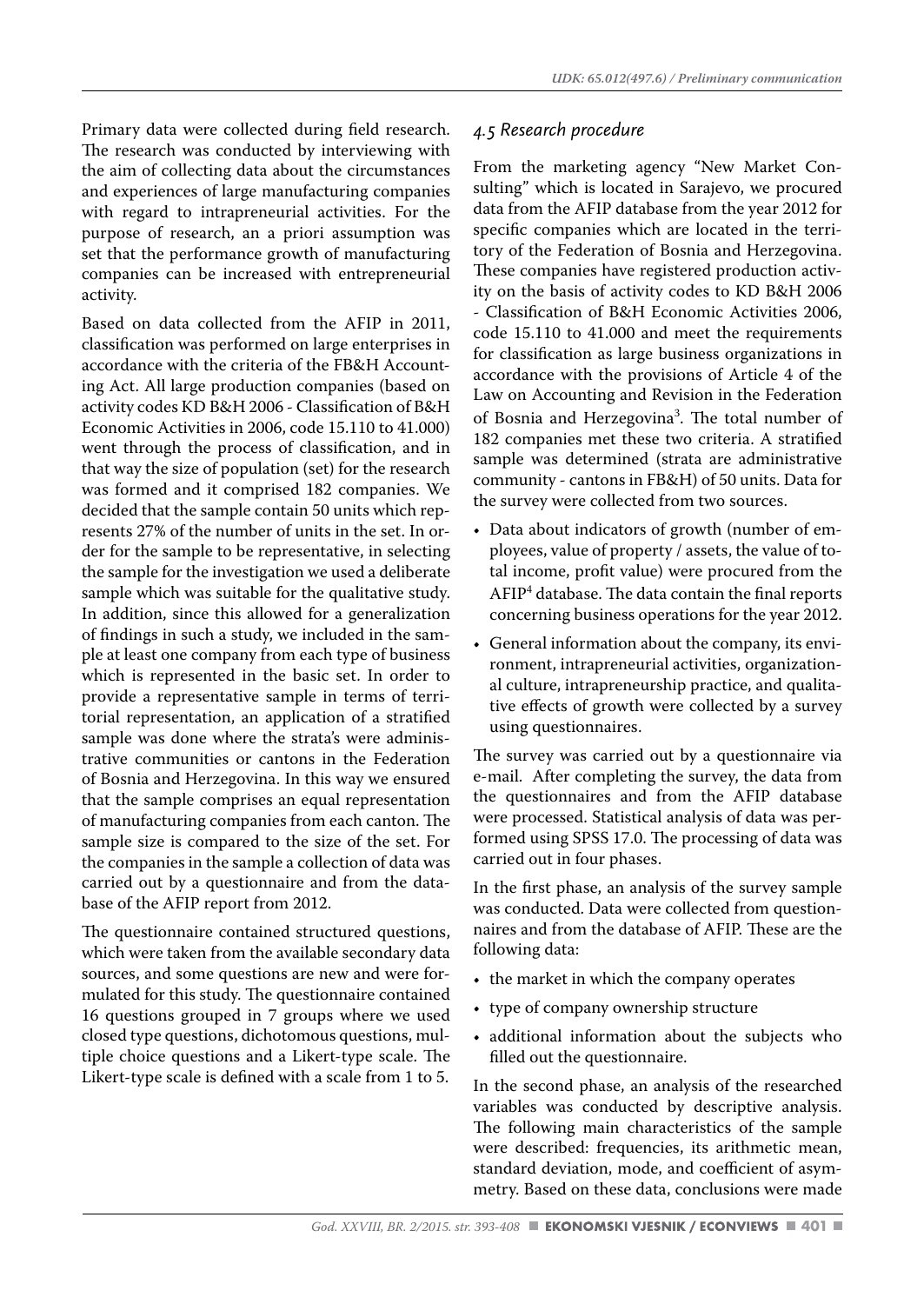about the environment in which companies operate, also about the dimensions of intrapreneurship, the organizational culture, the intrapreneurship practice and the company growth.

A descriptive analysis of the following variables was conducted:

- environment
- innovation
- autonomy of action
- organizational culture
- motivation and rewarding
- managing changes
- creativity
- organizational learning
- qualitative effects of growth.

In the third phase, an analysis of the research on the impact of intrapreneurship on company growth was conducted. Intrapreneurship was observed through the elements of innovation and autonomous actions that were described in the questionnaire with 29 characteristic statements divided into two groups. The respondents expressed their agreement with these statements on the scale of 1 to 5. The analysis of the criteria satisfaction of the appropriate data for conducting factor analysis on computer tests was conducted using Bartlett's test and Kaiser-Meyer-Olkin measure (KMO). The factor analysis was conducted using *principal axis factoring* methods whose results are characteristic roots and variance. The calculation of communality of variables was conducted, followed by the rotation of factors and in the end eight factors were derived and given specific names.

In the fourth stage, multivariate regression analysis was used in order to determine a linear relationship between the elements of intrapreneurship presented by secreted factors and indicators of growth enterprises where the elements of intrapreneurship are the independent variable and the indicators of growth companies are the dependent variable. By the correlation matrix of intrapreneurship dimensions and indicators of growth in the companies, we determined a mutual connection and with the regression analysis we determined the impact of intrapreneurship dimensions on the company growth and thereby confirmed / negated the additional and central research hypothesis.

# *5. The analysis of the research variables*

The impact of innovation and autonomy of action as intrapreneurship elements were studied using the Likert-type scale from 1 to 5. We asked from the respondents to evaluate to what extent an individual's claim describes the business practices of the company. For the innovation, 17 claims have been studied while for the autonomy of action 12 claims. The variables were evaluated at least once with the highest and lowest evaluation grade. A coefficient of asymmetry for all but one variable falls within the range of  $-1$  to  $+1$ , and therefore we conclude that for all but one variable, a normal distribution is assumed. Using descriptive analysis of quantitative indicators of the company growth it is assumed that, according to the values of asymmetry coalitions each range from  $-1$  to  $+1$ , variables: asset value, income and profits, they do not have a normal distribution.

# *5.1 The analysis of intrapreneurship impact on the indicators of the company growth*

Intrapreneurship is now observed through the elements of innovation and autonomous impact of the described elements in the questionnaire with 29 characteristic statements, which are appropriately classified into two groups. The respondents on the scale of 1 to 5 expressed their agreement with these statements. The analysis of the criteria satisfaction of the appropriate data for conducting factor analysis on computer tests was conducted using Bartlett's test and Kaiser-Meyer-Olkin measure (KMO). KMO measure is 0.616 and given that higher for 0.5, we conclude that the criteria's were met for the implementation of factor analysis. The Bartlett test, whose value should be less than 0.05, is in our case 0.000, which confirms the same thing.

Given that there is an assumption that there are several factors that represent innovation and autonomous acting as elements of intrapreneurship, the *Principal Axis Factoring* method of factor analysis was conducted. The applying of the above-mentioned method has resulted in eigenvalue 5 and with the total explained variance shown in the next table.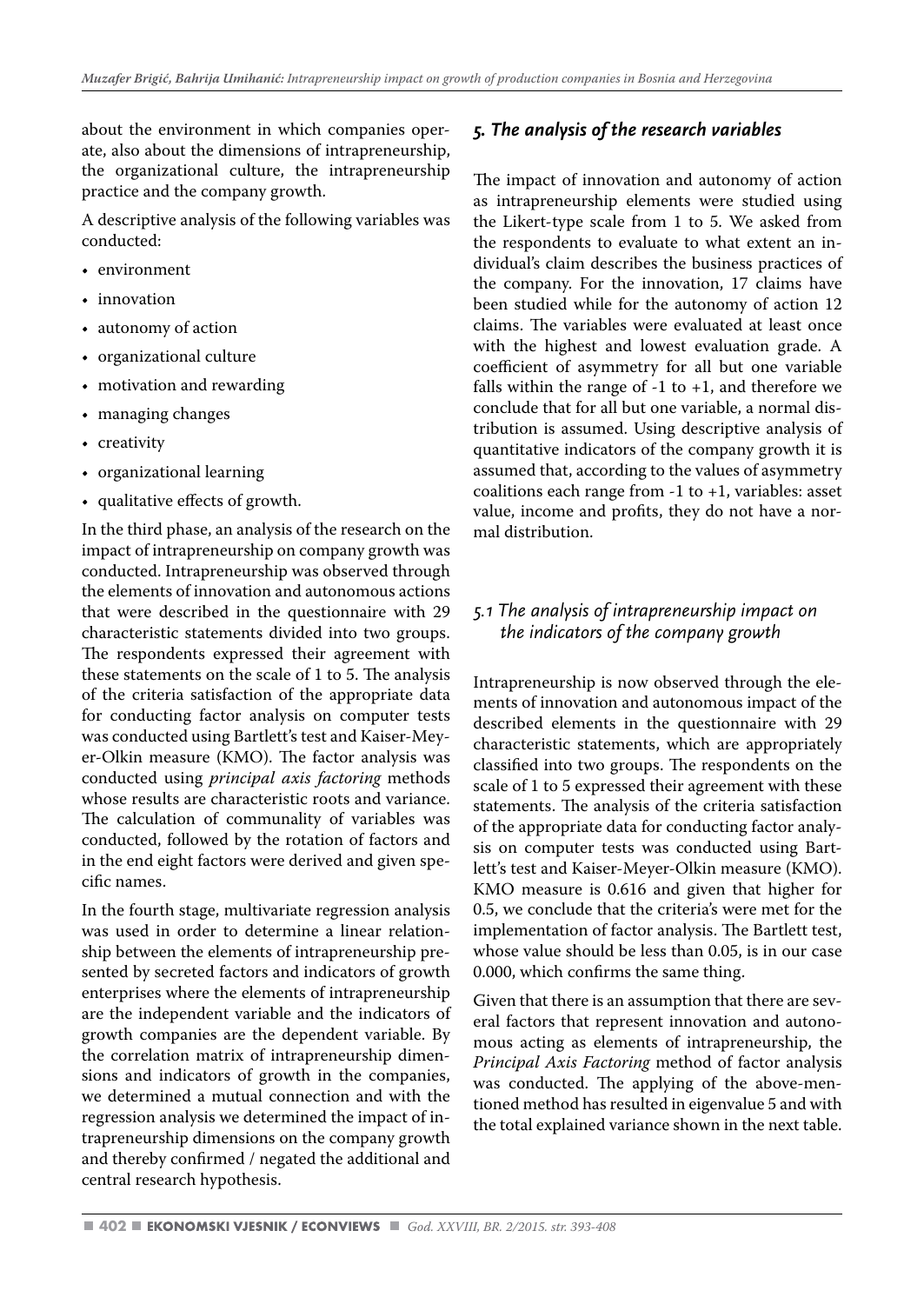| Factor         | Characteristic<br>root | Percentage<br>of variance | Cumulative<br>percentage<br>of variance |
|----------------|------------------------|---------------------------|-----------------------------------------|
| 1              | 7.251                  | 25.005                    | 25.005                                  |
| $\overline{2}$ | 5.249                  | 18.099                    | 43.104                                  |
| 3              | 2.040                  | 7.033                     | 50.137                                  |
| 4              | 1.733                  | 5.976                     | 56.114                                  |
| 5              | 1.435                  | 4.947                     | 61.060                                  |
| 6              | 1.272                  | 4.386                     | 65.447                                  |
| 7              | 1.108                  | 3.821                     | 69.268                                  |
| 8              | 1.024                  | 3.531                     | 72.799                                  |
| 9              | 0.906                  | 3.125                     | 75.924                                  |
| 10             | 0.892                  | 3.075                     | 78.999                                  |
| 11             | 0.765                  | 2.639                     | 81.638                                  |
| 12             | 0.742                  | 2.558                     | 84.196                                  |
| 13             | 0.703                  | 2.423                     | 86.619                                  |
| 14             | 0.553                  | 1.906                     | 88.525                                  |
| 15             | 0.495                  | 1.708                     | 90.233                                  |
| 16             | 0.427                  | 1.473                     | 91.706                                  |
| 17             | 0.384                  | 1.324                     | 93.030                                  |
| 18             | 0.368                  | 1.268                     | 94.298                                  |
| 19             | 0.348                  | 1.200                     | 95.497                                  |
| 20             | 0.261                  | 0.901                     | 96.398                                  |
| 21             | 0.222                  | 0.766                     | 97.163                                  |
| 22             | 0.191                  | 0.659                     | 97.822                                  |
| 23             | 0.159                  | 0.548                     | 98.370                                  |
| 24             | 0.134                  | 0.461                     | 98.831                                  |
| 25             | 0.091                  | 0.314                     | 99.145                                  |
| 26             | 0.088                  | 0.303                     | 99.449                                  |
| 27             | 0.066                  | 0.229                     | 99.678                                  |
| 28             | 0.052                  | 0.178                     | 99.856                                  |
| 29             | 0.042                  | 0.144                     | 100.000                                 |

#### *Table 2 Eigenvalue and totally explained variance*

#### *Source: Authors*

According to the Kaiser-Guttmann's criterion, factors, which have a characteristic root that is larger than the number one, are considered statistically significant factors. According to the percentage criteria of the explained variance, several factors are used which are necessary in order to explain 60% of the total variance. There are eight factors in our example: autonomy of action; innovation and utilization of opportunities; workplace, resources and rewards; new methods and business; encouragement of the employees on the new products development; a new product development, extensiveness of changes and risk of innovation; and leadership.

Levels of communality range from 0.291 to 0.910, which indicates that the variance of the original values is very well explained with eight derived factors. Since the initial matrix of the factor structure is not interpretable, we carried out a factor rotation with the varimax rotation method, which represents one of the rectangular (orthogonal) methods of the factor rotation and has as a result a modified structure of the factor loadings allowing easier interpretation. All the factor loadings are greater than 0.3, which is considered a high load. The eight derived factors explained 63.616% of the variance and with these criteria the percentage of variance (which is over 60%) was met. Based on these data, it can be concluded that the variables are very well mutually connected with one another.

Considering the central and auxiliary hypothesis of the paper, a correlation and regression analysis of the intrapreneurship elements was performed through derivative factors and indicators of company growth: value of property / assets, the value of incomes and value of the profit.

The correlation between the independent variables and the value of property/assets is  $R = 0.604$ so we can say that there is a correlation between the observed variables, that is, through eight derived factors, innovation and autonomy of action have an influence on the value of the property / assets of the company. According to the coefficient of determination ( $\mathbb{R}^2$  = 0.365) variables share 36.5% of the common factors. "Innovation and utilization of opportunity" has the highest value of beta, 0.368, at the level of 0.005. The regression coefficients in the connection analysis of intrapreneurship with the value of property / assets indicate that an increase in the scale results of "Innovation and utilization of opportunity" by one point, on the average, increases the value of assets by 48,255,887.42 KM.

The correlation in the amount of  $R = 0.363$  indicates that there is a correlation between the observed variables, that is, through eight derived factors, in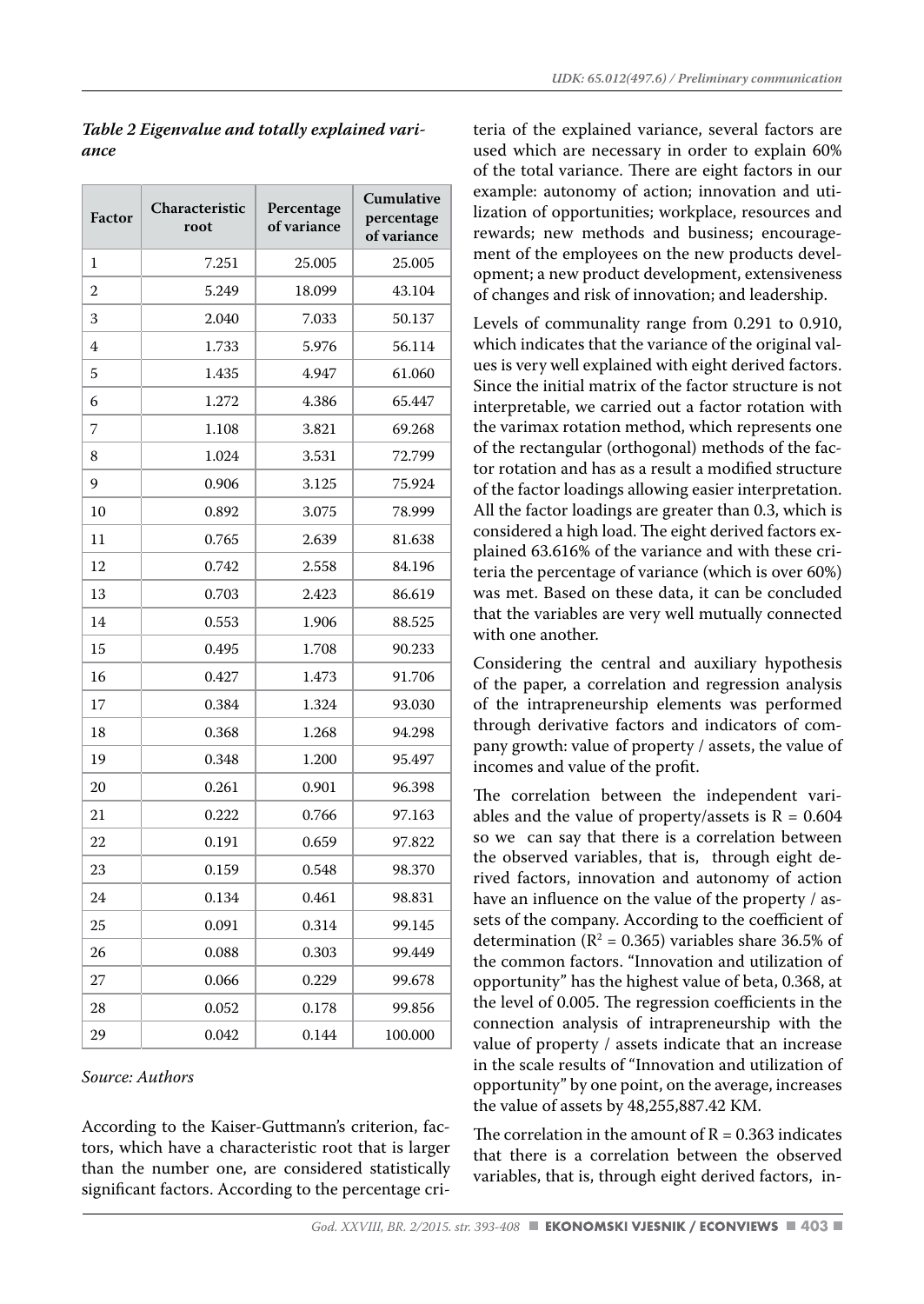novation and autonomy of action have an effect on the value of the property / assets of the company. According to the coefficient of determination ( $\mathbb{R}^2$  = 0.365) variables share 13.2% of the common factors. "Innovation and utilization of opportunity" has the highest value of beta dimensions, 0.270, which is on the significance level of 0.073. An increase of the scale results of "Innovation and utilization of opportunity" by one point, on average, is associated with an increase in the value of income by 23,973,044.85 KM.

The correlation between the independent variables and values of profits is  $R = 0.527$  indicating that there is a correlation between the observed variables. According to the coefficient of determination  $(R<sup>2</sup> = 0.278)$  variables share 27.8% of the common factors. "The extent of the change and innovation of the risk" has the highest value of beta, 0.324, which is on the significance level 0.019. The increase in the scale results of "The extent of the change and innovation risk" by one point, on average, is associated with an increase on the scale of profit values by 4,513,776.63 KM.

Taking into consideration the results of the analysis we can conclude that there is a positive impact of intrapreneurial activity on the asset value indicators. Therefore, with this we can confirm the auxiliary hypothesis  $H_i$ : Enhanced intrapreneurial activities imply an increase in the value of assets, as well as the fact that innovation and autonomy of action increase the value of incomes and profit. Based on that, the second auxiliary hypothesis is confirmed H2: Innovation and autonomy of action as a result have an increased value of total incomes and profits in the company.

These results show that innovation and autonomy of action as elements of intrapreneurial activities increase the indicators of growth of the company: the value of assets, incomes and profit, on the basis of which, the central research hypothesis that the implementation of intrapreneurial activities positively effect on the development of manufacturing enterprises, is acceptable. Namely, the results on the scale of innovation and autonomy of action in all the cases were associated with an increase in results of the indicators of growth.

However, it should be noted that the high coefficient of determination does not mean that the independent variables have an impact on the value of the dependent variables, but they express the correlation without causality implications. In fact, it can be argued that between these indicators of growth and innovation and autonomy of action exists as a positive linear relation.

# *5.2 Critical review of the research*

In the research on intrapreneurship in the companies, we used an electronic questionnaire. The limiting factor was the subjectivity of the respondents in completing the questionnaire. The subjectivity arises from ignorance or confusion regarding the terminology of the asked questions and the tendency of the respondents to exaggerate their answers in order to make themselves look a little bit better. The problem of subjectivity can be reduced by using additional methods for data collection, e.g. an interview. The research was conducted on a sample of 50 companies that are located in the Federation of Bosnia and Herzegovina. These companies perform production activities and they are part of the large enterprises category. Taking into account that the total number of companies that meet these criteria was 182, we included 50 companies with whom we did a complete stratification of the sample where strata's were Cantons as administrative units. It can be said that the sample is representative for the Federation of Bosnia and Herzegovina.

Using this research, we have discovered that the implementation of intrapreneurial activities affects the indicators of large companies' production growth. Given the different approaches in identifying elements of intrapreneurship, it is possible that the instrument that we used does not include a researched area. Although a large number of researchers identify the multidimensionality of intrapreneurship, it is necessary to investigate the mutual influence of the individual elements in greater detail. There are a small number of authors, who explore all elements of intrapreneurship. They conclude that elements of intrapreneurship do not contribute equally to the company growth; therefore, the managers should focus on innovation and autonomy of action.

According to the results of the factor analysis, we can see that the elements of intrapreneurship are presented through eight factors. Those are autonomy of action; innovation and utilization of opportunities; workplace, resources and rewards; new methods and business; encouragement of the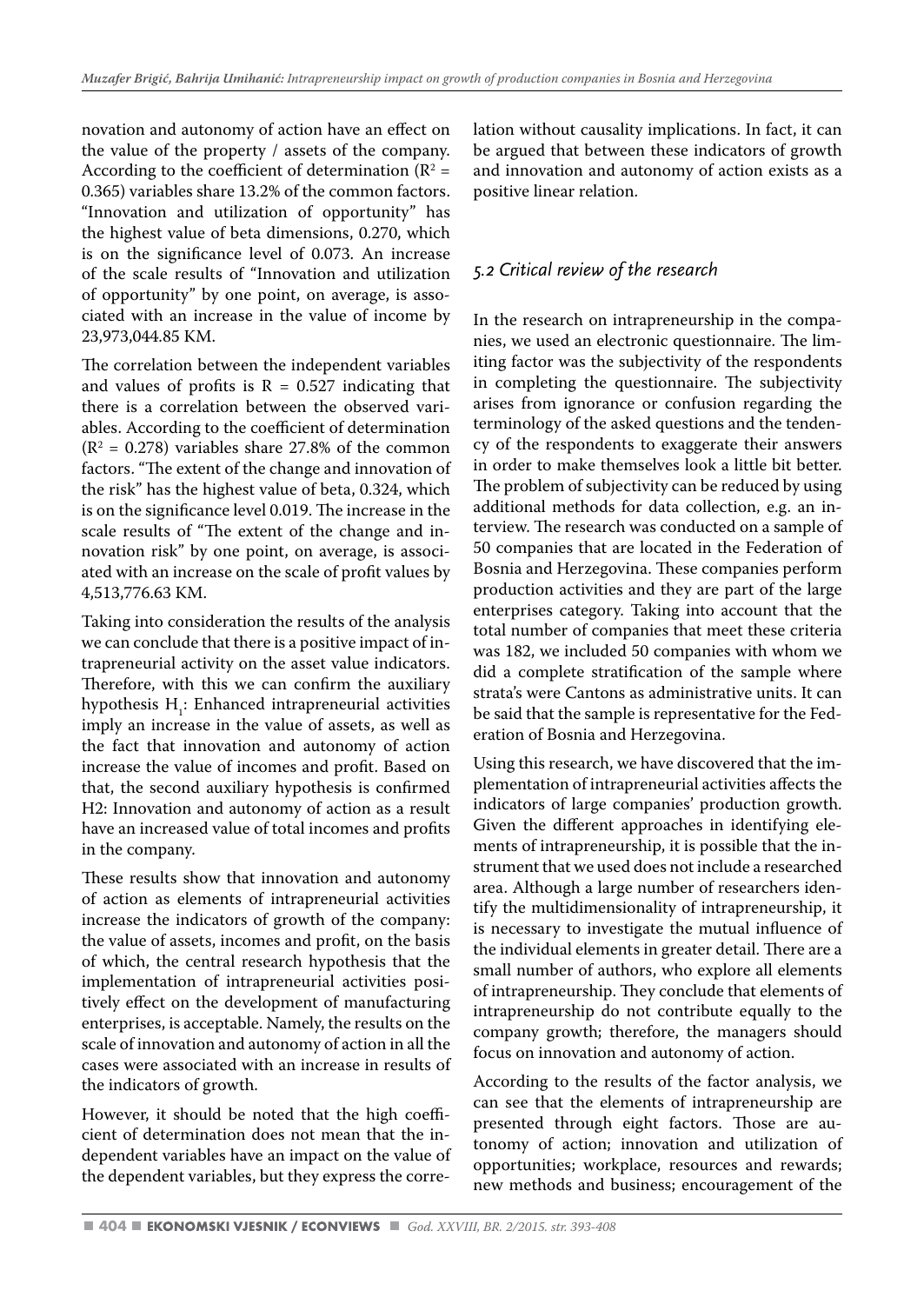employees on the new products development; a development of the new products, extensiveness of changes and risk of innovation; and leadership in introducing innovations, which deviates from previous researches. The confirmed results indicate that the greatest impact on the growth of the company is due to: innovation and utilization of opportunities; new methods and activities; encouraging employees to develop new products, new product development; extensiveness of the changes and the risk of innovation. In the research were used indicators of the company growth: value of property/assets; income and profit. However, although the intrapreneurial activities were described as a predictor of company growth, we cannot rule out the reverse connection. Interdependence of these variables is dynamic by its nature. Successful companies have the resources to invest in business projects, which make it possible to increase the innovation of the company. Describing one variable independent and the other dependent is still arbitrary.

Further research might include implications of intrapreneurship given the size of the company and explore the determinants of intrapreneurship in small versus large businesses. In addition, it would be interesting to investigate the influence of certain elements of intrapreneurship on the growth of the company with regard to the life cycle stage. At the same time, the impact of intrapreneurship on the company results may be deepened by including sophisticated measures of financial performances like evaluation of results and performances using BEX models and the BEX index. Parallel intrapreneurship research in Bosnia and Herzegovina and in one of the Western European countries would provide a basis for comparing the performance of Bosnian and European enterprises according to intensity of intrapreneurial activities.

# *6. Conclusion*

Today, management in companies deals with the challenge to create preconditions for the implementation of activities in order to improve the growth and development of companies. One of those activities, which have this characteristic, is intrapreneurship in existing companies. Therefore, finding the mechanisms that create a favorable climate for intrapreneurial activities is a focus of managerial action.

In this paper, we measured an existing level of intrapreneurial activity observed through innovation and autonomy of action and by using the statistical method of regression and correlation; we have carried out analysis of the impact of intrapreneurship on the indicators of productive company growth. Thereby, we established that innovation and autonomy of action as elements of intrapreneurial activities affect the increase of company growth indicators: value of assets, incomes, and profits. We have also carried out measurement and analysis so that we can identify organizational assumptions for the creation of a suitable environment for the development of intrapreneurship (looking at the environment in which businesses work, organizational culture, and intrapreneurial practices through motivation and rewards, through managing of changes, creativity and organizational learning). The conducted analysis can define recommendations for managerial actions in order to create a favorable environment for intrapreneurial activities. These are:

- to take action in order to reduce the difference between the products that the company offers with respect to the market dynamics and uncertainty as well as to meet the needs of the market and to innovate products that meet the needs of consumers,
- to improve the mechanisms of decision-making and to speed up decision making on the acceptance of new ideas (enterprise) and to create an atmosphere which is characterized by positive and proactive thinking, mutual trust, openness and cooperation,
- to improve the policy of rewarding employees who take the expected risk and innovate, and those who obey and follow the rules,
- to develop and implement techniques which company management uses to successfully predict, control and reduce resistance to changes,
- to constantly encourage and motivate individuals who stand out in terms of creativity,
- to constantly explore and critically relate to assumptions that the company has with regard to its customers.

This research has scientifically confirmed that the company's management with more powerful implementation of intrapreneurial activities and implementation of the above-mentioned recommendations can achieve company growth.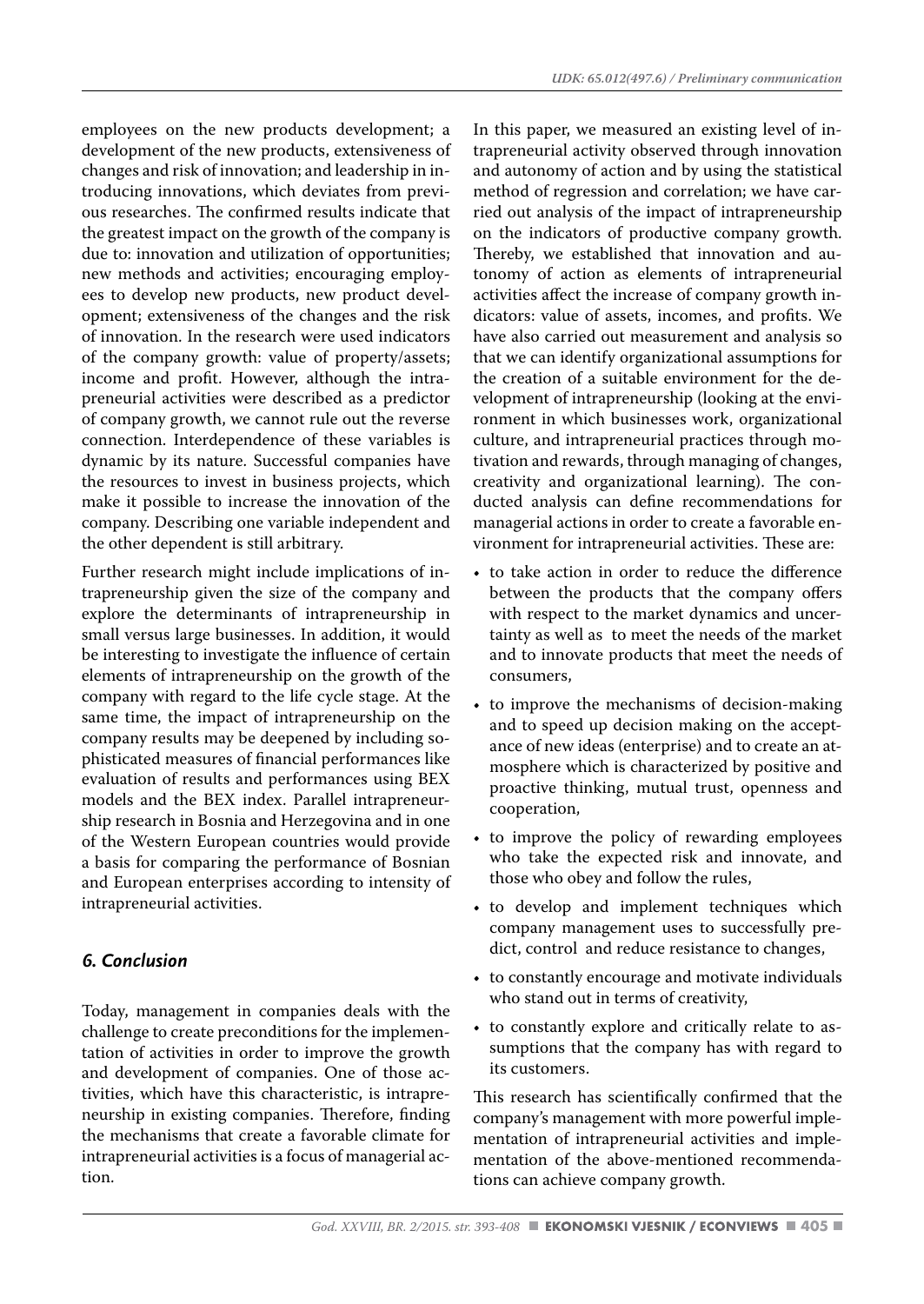#### **References**

- 1. Ahuja, G., Lampert, C. M. (2001), "Entrepreneurship in the large corporation: A longitudinal study of how established firms create breakthrough inventions", Strategic Management Journal, Vol. 22, No. 6-7, pp. 521-543.
- 2. Aktan, B., Bulut, C. (2008), "Financial Performance Impacts of Corporate Entrepreneurship in Emerging Markets: A Case of Turkey", European Journal of Economics, Finance and Administrative Sciences, No. 12, pp. 69-79.
- 3. Antoncic, B. Hisrich, R. D. (2004), "Corporate entrepreneurship contingencies and organizational wealth creation", Journal of Management Development, Vol. 23, No. 6, pp. 518-550.
- 4. Association of Accountants, Auditors and Financial Workers of Federation of B&H. International accounting standard 18–Incomes, Available at: http://srr-fbih.org/bo/pdf/MSFI\_MRS/10\_MRS\_18.pdf (Accessed on: April 15, 2014)
- 5. Association of Accountants, Auditors and Financial Workers of Federation of B&H. International accounting standard 1 – Presentation of financial reports, Available at: http://srr-fbih.org/bo/pdf/MSFI\_ MRS/1\_MRS\_1.pdf (Accessed on: April 15, 2014)
- 6. Avlijaš, R. (2008). Management and Entrepreneurship of small and medium businesses. Beograd: University Singidunum.
- 7. Avlijaš, R. (2010). The Entrepreneurship. Beograd: University Singidunum.
- 8. Baum, J. R., Frese, M., Baron, R. (2006). The Psychology of Entrepreneurship. Mahwah: Lawrence Erlbaum.
- 9. Bahtijarević-Šiber, F. (1999). Management of human potential. Zagreb: Golden marketing.
- 10. Brigić, M. (2012), Intrapreneurship impact on growth of production companies in Federation Bosnia and Herzegovina, Master's thesis, Tuzla: Faculty of Economics.
- 11. Brudar, M. (2006). Možnosti notranjega in korporacijskega podjetništva v elektrodistribucijskem podjetju, Master's thesis, Ljubljana: Faculty of Economics.
- 12. Burns, P. (2005). Corporate entrepreneurship: building an entrepreneurial organization. Basingstoke: Palgrave MacMillan.
- 13. Certo, S. C., Certo, S. T. (2009). Modern management. 10th edition. Zagreb: Mate.
- 14. Chesbrough, H. (2006). Open Business Models. Boston: Harvard Business School Press.
- 15. Drucker, F. P. (2006). Drucker iz dana u dan. Novi Sad: Adižes.
- 16. Fagerberg, J. (2005). Innovation a guide to the literature. In Fagergberg, J., Mowery, D.C. and Nelson (Eds.). The Oxford Handbook of Innovation, Oxford University Press.
- 17. Fazlović, S. (2013). Primijenjena statistika, Tuzla: OFF-SET.
- 18. Gantsho, S. V. M. (2006), Corporate Entrepreneurship in Development Finance Institutions: An experimental case study design, Doctoral thesis, University of Pretoria.
- 19. Hamel, G. (2006). Innovation: a path towards new value. Zagreb: Novem d.o.o.
- 20. Hisrich, R. D., Peters, M. P. (1998). Entrepreneurship: Starting, Developing, Managing a New Enterprise. 4th edition. Chicago: Irwin.
- 21. Isaković, S. (2010), Impact of competition managers on growth of small and medium production companies in Federation Bosnia and Herzegovina, Doctoral thesis, Zenica: Faculty of Economics.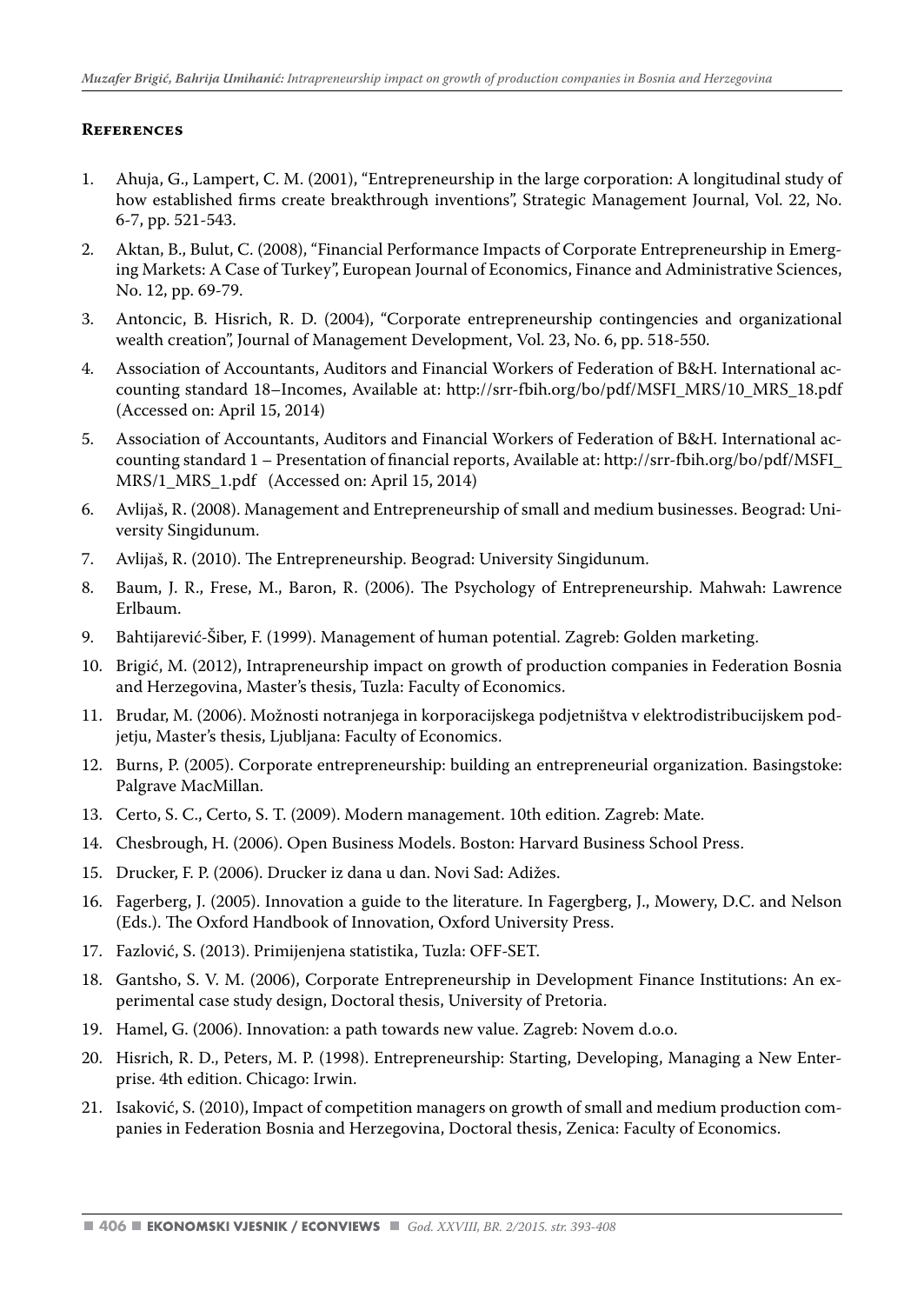- 22. Kolaković, M. (2006). Entrepreneurship in economy of knowledge. Zagreb: Sinergija.
- 23. Kuratko F. D., Hodgetts M. R. (2004). Entrepreneurship: theory, process, and practice. Ohio: Thomson Learning.
- 24. Kuratko, D. F., Hodgest, R. M. (1995). Entrepreneurship: A Contemporary Approach. 3rd edition. International Edition. Orlando: Dryden Press.
- 25. Kuratko, D. F., Ireland, R. D., Covin, J. G., Hornsby, J. S. (2005), "A model of middle-level managers' entrepreneurial behaviour", Entrepreneurship theory and practice, Vol. 29, No. 6, pp. 699-716.
- 26. Law on Accounting and Auditing of the Federation of Bosnia and Herzegovina, Official Gazette of the Federation Bosnia and Herzegovina, No. 83/09.
- 27. Marvel, R. M., Griffin, A., Hebda, J., Vojak, B. (2007), "Examining technical corporate entrepreneurs' motivation: voices from the field", Entrepreneurship theory and practice, Vol. 31, No. 5, pp. 753-768.
- 28. Mandla, S., Vulindlela, G. (2006). Corporate Entrepreneurship in Development Finance Institutions, An experimental case study design. University of Pretoria.
- 29. Morris, M. H., Kuratko, D. F., Covin, J. G. (2008). Corporate entrepreneurship and innovation. 2nd edition. Mason: Thompson South-Western.
- 30. Schollhammer, H. (1982), "Internal Corporate Entrepreneurship", in Kent, C. A., Sexton, D. L., Vesper, K. H. (Eds.), Encyclopedia of Entrepreneurship, Englewood Cliffs, New Jersey: Prentice Hall.
- 31. Silva, F. G., Hartman, A. (2006), "The relationship between the intrapreneurship culture and the degree of technological innovation in the productive organizations: a test for the tools", The International Conference of Production Research – Americas Region, ICPR – AM06.
- 32. Singer, S., Alpeza, M., Balkić, M. (2009). "Corporate Entrepreneurship: Is Entrepreneurial Behavior Possible in a Large Company?", in Rebernik, M., Bradač, B., Rus, M. (Eds.), The Winning Products - Proceedings of the 29th Conference on Entrepreneurship and Innovation Maribor, Institute for Entrepreneurship Research, Maribor: IRP, pp. 217-227.
- 33. Singer, S., Alpeza, M., Oberman Peterka, S. (2009), "Corporate Entrepreneurship a Way How Big Companies Can Deal with Challenges of Global Economic Crisis", in Reić, Z., Šimić, V. (Eds.), Challenges of Europe – Financial Crisis and Climate Change, Split – Bol, May 21-23, Faculty of Economics, Split, pp. 201-209.
- 34. Uhlaner, L., Stel, A., Meijaard, V., Folkeringa, M. (2007), "The relationship between knowledge management, innovation and firm performance: evidence from Dutch SMEs", Technical Report, Scientific Analysis of Entrepreneurship and SMEs, Zoetermeer.
- 35. Umihanić, B., Kurtić A. (2011), "Joint Effort for Innovative Environment", in Ekinović, S., Calvet, J., Tacer, E. (Eds.), Proceedings from 15th International Research/Expert Conference "Trends in the Development of Machinery and Associated Technology", Prague, September 12-18, TMT, pp. 885-888.
- 36. Umihanić, B., Tulumović, R., Arifović, M., Simić, S. (2012). GEM B&H 2011: To develop and strengthen the entrepreneurial spirit in B&H. Tuzla: Harfo-graf.
- 37. Viswanathan, R. J., Nagarajan, G. S. (2004), "The 4E model: Designing an incentive system for internal ventures", ESADE MBA, Business Review.
- 38. Wickham, A. Ph. (1988). Strategic Entrepreneurship. London: Pitman Publishing.